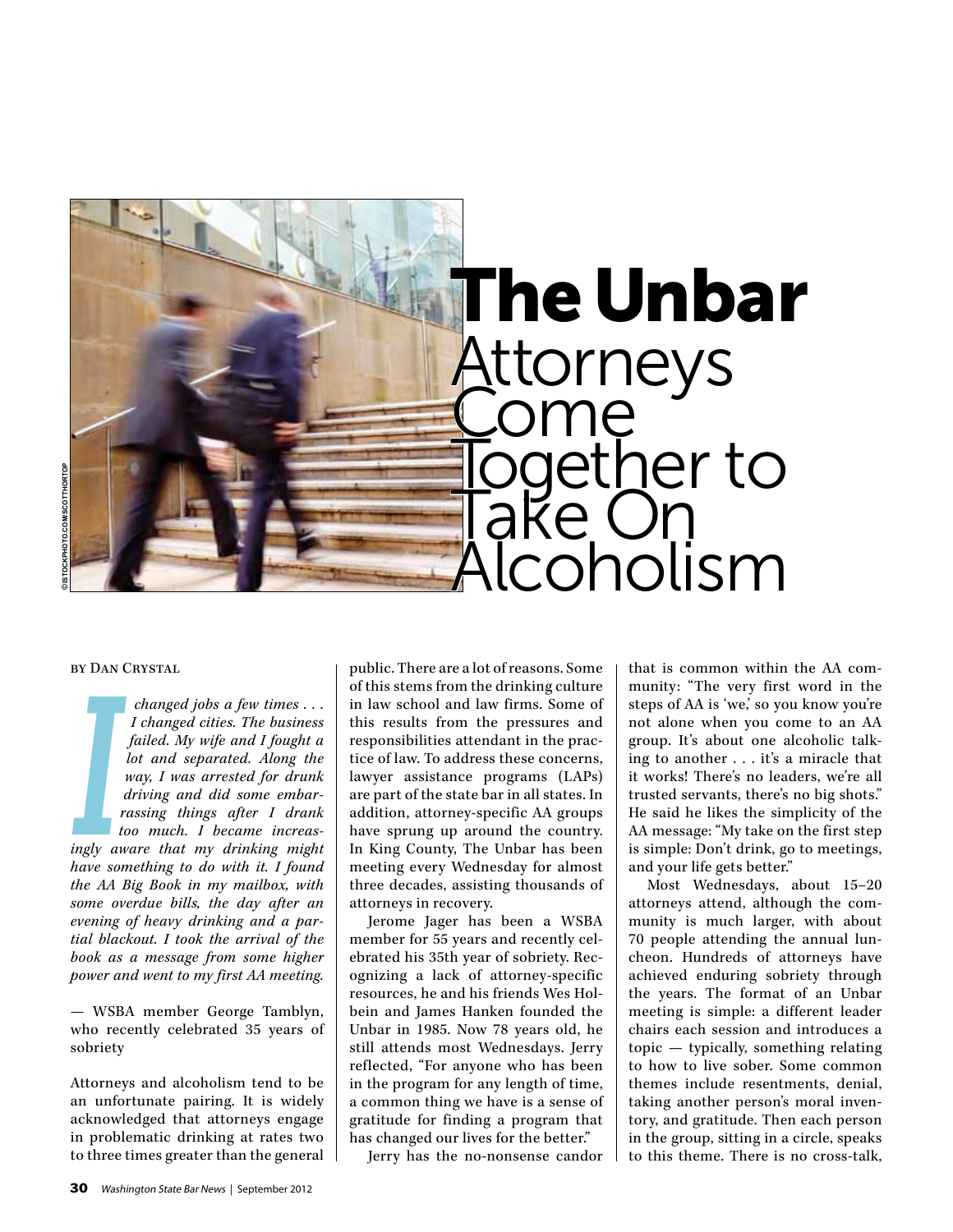no commentary on what is shared. Everything is shared in confidence. It is an openended witnessing that stands in contrast to other forms of treatment. The Unbar is an "open" group, meaning any attorney can come. After creating a healthy connection with AA, one can then turn to other AA groups, to "closed" AA groups (open only to AA members), and to working the "steps" of 12-step recovery with a sponsor (a mentor in the program).

Not all Unbar attorneys are like George and Jerry. Many are early in their recovery or have not achieved abstinence yet. One female attorney with 11 months of sobriety shared, "I was miserable and knew I needed to stop drinking. I was drinking heavily every

day. I couldn't sleep through the night without waking up and having a drink or more to get back to sleep. I had trouble eating. My hands would tingle. I dreaded mediations. What if one ran



long or someone asked me to draft the settlement agreement and saw my hand shaking? The one thing I knew was that AA wasn't an option for me. I envisioned a giant prayer circle where people earnestly read passages from

the Bible."

And yet, her experience was very different: "AA is nothing like I thought it would be. I have never felt so much general goodwill as I do at meetings. One of the things you are advised is to listen for the similarities when someone shares in a meeting. Now I get to live without being obsessed with when I am going to get my next drink and how I am going to hide the amount I was drinking from others."

A l c o h o l i c s and other addicts in 12-step programs see service to other addicts in need as the vital 12th step of recovery. With this in mind, Jerry was an integral member of the King County Bar Association's Fitness Committee in the late 1980s. This monthly group of a dozen attorneys was Washington's first step towards addressing attorney alcoholism. Over time, the Fitness Committee gave rise to a steering committee at WSBA that brought about the formation of the WSBA Lawyers Assistance Program. Barbara Harper, Andy Benjamin, and Jerry, among others, played a formative role.

When attorneys contact the WSBA Lawyers Assistance Program (LAP) about a problem with alcohol, they are invited in for a consultation to assess their problem. A combination of individual and group treatment is usually recommended. Groups provide support and accountability that is different than individual counseling. Some attorneys are leery about the use of the term "Higher Power" in AA. There are quality non-AA-based interventions such as Smart Recovery, Rational Recovery, and A Positive Alternative that are available. But most alcoholics find a way to make peace with the "higher power" concept by acknowledging that they cannot master their drinking on their own.

For these attorneys, AA is a unique grassroots organization that provides sponsorship, support, and recovery, all at an incredible price (it's free).

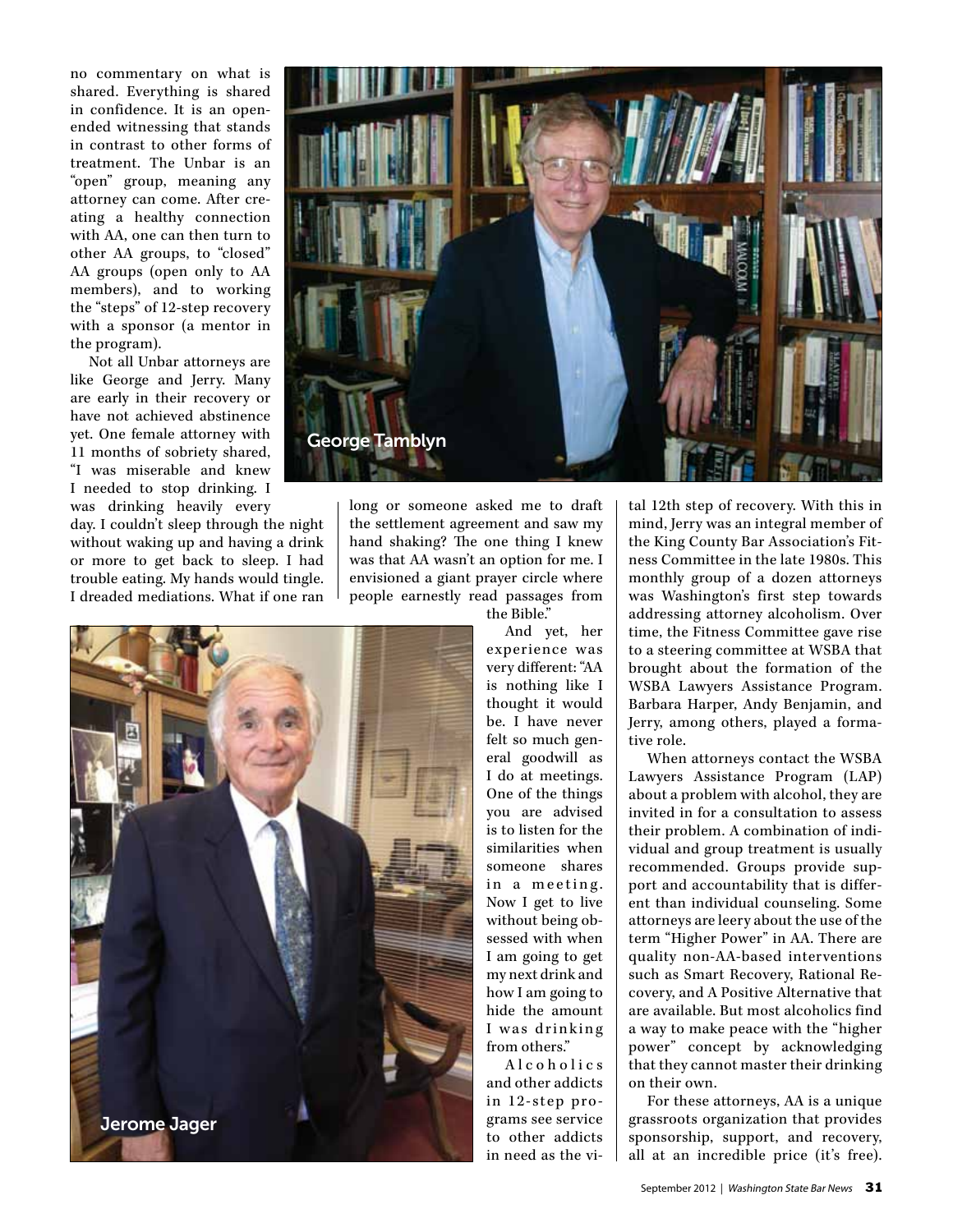

### Our Seattle Office Has Moved



Our new address is

### 1420 Fifth Avenue, Suite 3000 Seattle, Washington 98101-2393

206.626.6000 reception | 206.464.1496 fax www.stokeslaw.com

# Advice is a dangerous gift.



## Who are you getting yours from?

- Experience
- Expertise
- Professionalism

See what our clients think at www.tsongas.com/excellence/excellence.cfm

FSONGAS LITIGATION CONSULTING 701 Fifth Avenue, Suite 2450 One SW Columbia Street, Suite 600 Portland, Oregon 97258

. . . it helps to have someone walk you to a meeting. LAP has a network of more than 50 peer volunteers (PVs) throughout the state. One can have coffee with a peer volunteer, learn a little bit about AA, and then go to a meeting together.

And, as the name states, Alcoholics Anonymous is just that — anony mous — so that attorneys in recovery do not have to worry about jeopar dizing their careers by seeking help in recovery. That said, some alcohol ics like George and Jerry are perfectly happy to use their full names. They see no shame in their recovery from a progressive and potentially fatal ill ness, and are grateful to have the op portunity to help others as well.

It is not uncommon to postpone one's first AA meeting. Some people may not want to admit they are strug gling with a problem, or perhaps they just don't know what to expect. For this reason, it helps to have someone walk you to a meeting. LAP has a net work of more than 50 peer volunteers (PVs) throughout the state. One can have coffee with a peer volunteer, learn a little bit about AA, and then go to a meeting together.

One of our peer volunteers reflected upon his own past: "I was a practicing alcoholic and drug addict — and, as tonishingly, an attorney — for almost 30 years. For most of those decades, I hated my job as a lawyer and longed to find work in a helping profession; I felt my life was meaningless. I was a depressed, mean, and dysfunctional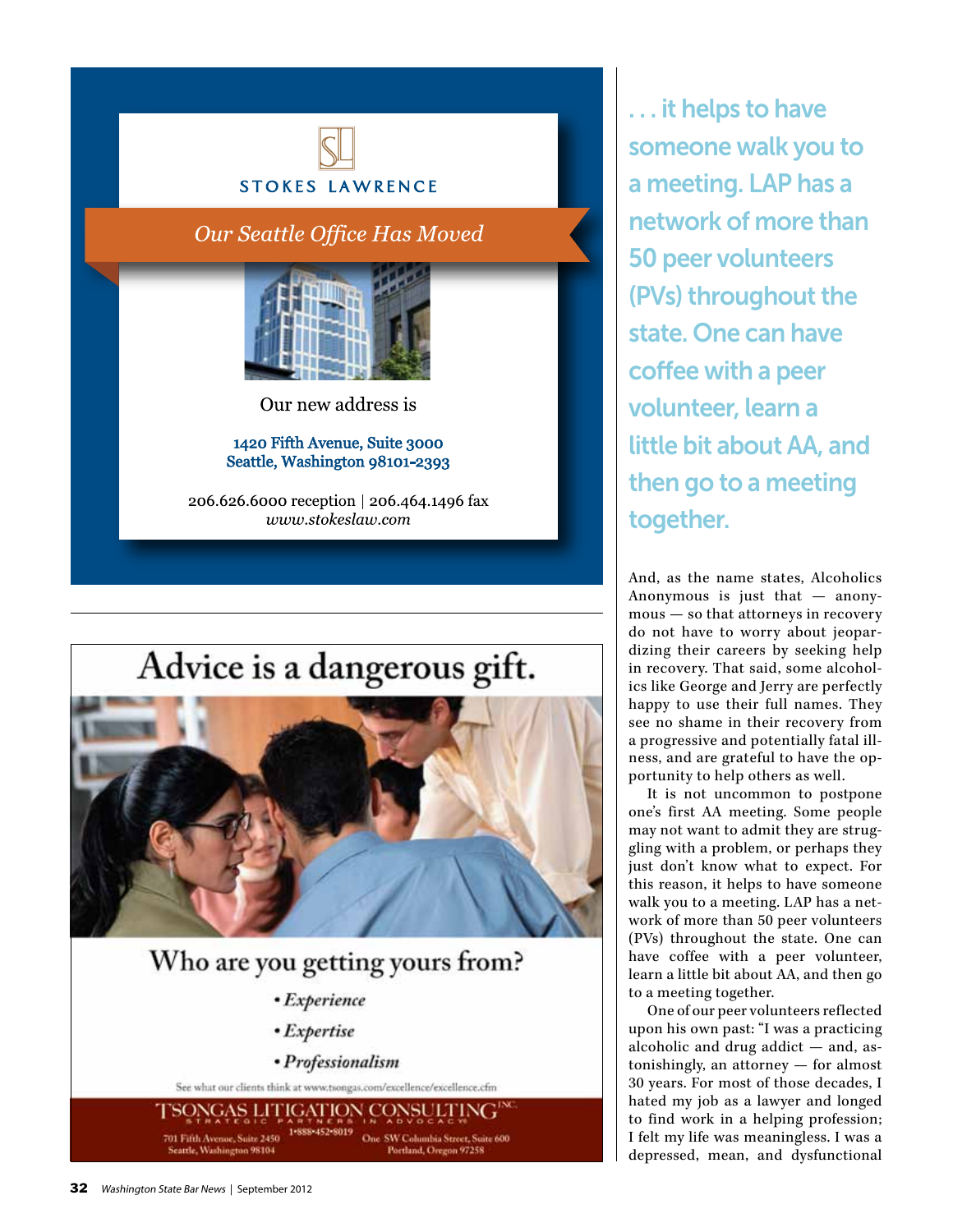mess. But now my life has been utterly transformed through recovery in AA. I now understand my purpose is to be of service to others. AA, my work with LAP, and the Unbar all give me oppor tunities to try to help other addicts who have reached bottom and want to turn their lives around. It's truly re warding, it gives my life meaning, and it helps me stay sober " *.*

Attorneys struggling with alcohol ism often develop an avoidant rela tionship with their job, procrastinat ing responsibilities or feeling like they have no way out of a high-pressure sit uation. Sobriety can help an attorney re-engage with what brought them to be an attorney in the first place. One peer volunteer reflected, "I no longer wrestle with my addiction and its de structive side effects on a daily basis. And, as a bonus, I have now come to love my life as a lawyer, the challenges it presents, and the service opportuni ties it offers. I owe it all to the Unbar — which is where I first found my re covery — and of course to the AA pro gram, which has saved my life."

Peer volunteers have been trained by LAP counselors in basic conversa tion techniques for providing support, but more than anything PVs have their own recovery experience to trade on in making that connection. If you have reached the end of your rope and are ready to try something different, it helps to have a peer volunteer to talk to and to walk you to your first meeting.

While the Unbar is the main AA group for attorneys in Washington, there are many AA groups for profes sionals that LAP can put you in touch with. Dan is a Spokane attorney with 24 years of continuous sobriety. While nearly 200 recovery meetings are offered in Spokane each week, his preferred groups have met continuously for 30-plus years and tend to draw professionals from seemingly all dis ciplines. In reflecting upon his AA experience, Dan offered, "At this point, I can see both humor and sadness in the fact that invariably when we first address addiction issues, we present with a sense of 'terminal uniqueness.' A general skepticism that 'I'm differ ent. It may work for you, but….' I mean how crazy is it to think an approach that has literally helped millions could possibly help me? It couldn't be as simple as reaching out and asking for



### Attorneys recommend Gilbertson Investigations...

"The most tenacious, hardworking, and knowledgeable private investigators I have ever known." James Gazori, Attorney at Law

"Their background and experience make them uniquely qualified to assist criminal defense attorneys." Jeanette Boothe, Attorney at Law

WA P.I. License 3198 & 1759

"An invaluable asset to my clients, law firm, and criminal defense practice." **Bruce Finlay, Attorney at Law** "Phenomenal interviewers and investigators that I would recommend to any criminal defense lawyer." Ted DeBray, Attorney at Law



#### Krista Osborne, Ph.D. & Professor Greg Gilbertson gilbertson-investigations.com · gregory.gilbertson@live.com





### **Law Offices of David S. Marshall**

Focused for 16 years on defending those accused of child abuse. No other Washington firm can match that record of dedication to child abuse defense.

### www.ChildAbuseDefense.pro

**Referral, Consultation** or Association

206.826.1400